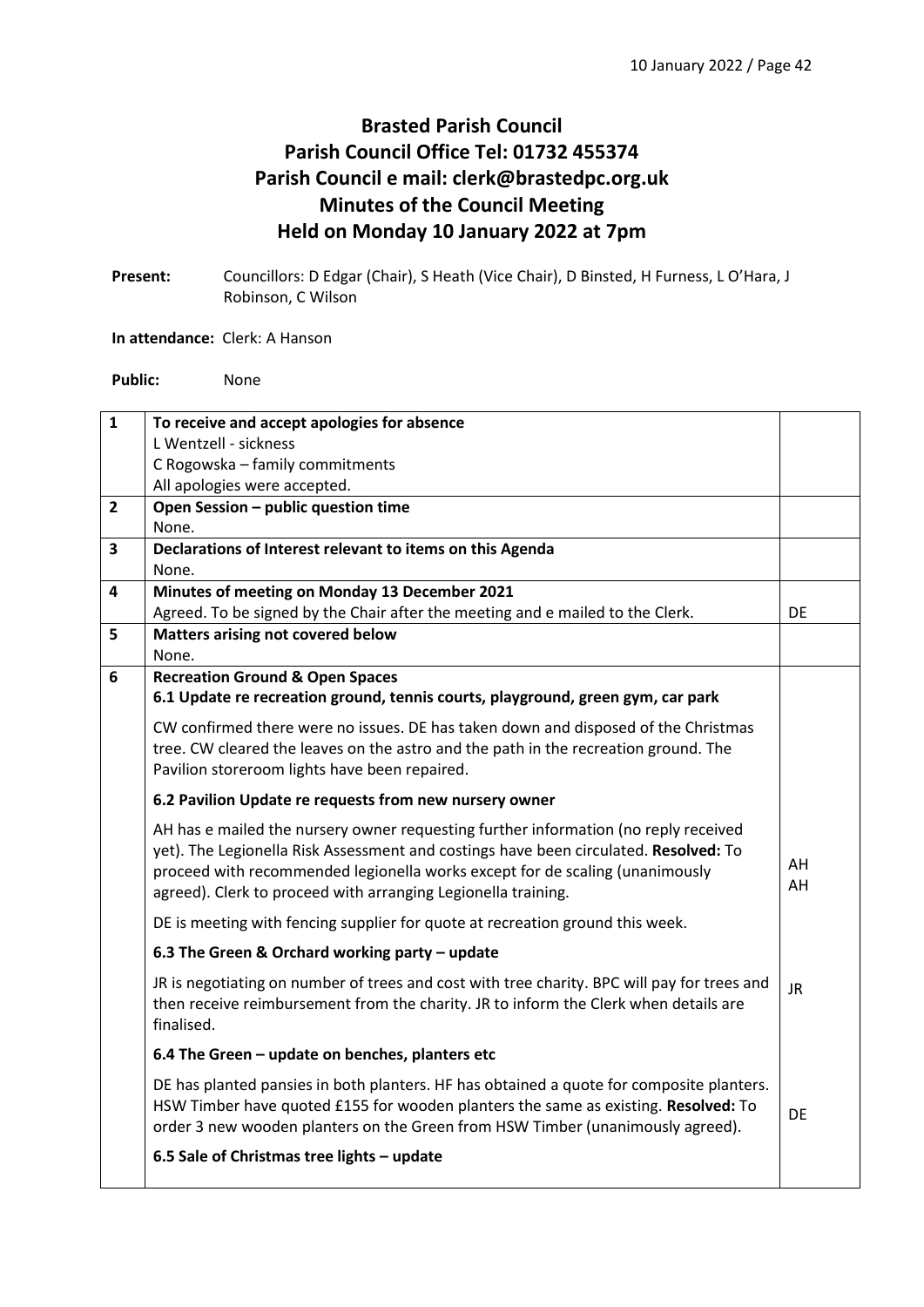|                | These have not been sold yet. DE has placed in the storeroom. All commented                                                                   |                  |                  |             |                                                     |                                                |          |                          |  |  |
|----------------|-----------------------------------------------------------------------------------------------------------------------------------------------|------------------|------------------|-------------|-----------------------------------------------------|------------------------------------------------|----------|--------------------------|--|--|
|                | favourably on this year's Christmas tree.                                                                                                     |                  |                  |             |                                                     |                                                |          |                          |  |  |
| $\overline{7}$ | Planning                                                                                                                                      |                  |                  |             |                                                     |                                                |          |                          |  |  |
|                | 7.1 Planning applications awaiting comments to SDC:                                                                                           |                  |                  |             |                                                     |                                                |          |                          |  |  |
|                | None.<br>7.2 Planning applications with comments already sent to SDC:                                                                         |                  |                  |             |                                                     |                                                |          |                          |  |  |
|                | 7.3 Covers Farm - update                                                                                                                      |                  |                  |             |                                                     |                                                |          |                          |  |  |
|                | The KCC Planning Committee meeting is not taking place in January 2022. BPC is awaiting                                                       |                  |                  |             |                                                     |                                                |          |                          |  |  |
|                | notice of the date that this will take place.                                                                                                 |                  |                  |             |                                                     |                                                |          |                          |  |  |
|                |                                                                                                                                               |                  |                  |             |                                                     |                                                |          |                          |  |  |
| 8              | <b>Finance</b>                                                                                                                                |                  |                  |             |                                                     |                                                |          |                          |  |  |
|                | 8.1 Payments for Approval                                                                                                                     |                  |                  |             |                                                     |                                                |          |                          |  |  |
|                | The Clerk has circulated the bank reconciliation and management accounts at 31                                                                |                  |                  |             |                                                     |                                                |          |                          |  |  |
|                | December 2021. The favourable variance against budget in the management accounts is<br>due mainly due to timing differences ie late invoices. |                  |                  |             |                                                     |                                                |          |                          |  |  |
|                | Clerk has circulated all the payments. Bank balance = £77,095.22                                                                              |                  |                  |             |                                                     |                                                |          |                          |  |  |
|                |                                                                                                                                               |                  |                  |             | The following payments were submitted for approval: |                                                |          |                          |  |  |
|                |                                                                                                                                               |                  | Date of          | Paym<br>ent |                                                     |                                                |          |                          |  |  |
|                | ID                                                                                                                                            | Date of          | Payme            | meth        |                                                     |                                                | Total    | Reclaim                  |  |  |
|                | No                                                                                                                                            | invoice          | nt               | od          | Payee                                               | <b>Details</b>                                 | Cost(f)  | VAT (£)                  |  |  |
|                | P21<br>149                                                                                                                                    | 23/11/2<br>021   | $01$ -Dec-<br>21 | DD          | Direct Debit (EDF ENERGY)                           | Pavilion electricity                           | 85.00    |                          |  |  |
|                | P21                                                                                                                                           |                  | 07-Dec-          |             | Direct Debit (BT GROUP                              |                                                |          |                          |  |  |
|                | 150<br>P21                                                                                                                                    | 02-Dec-          | 21<br>$16$ -Dec- | DD          | PLC)                                                | Pavilion broadband                             | 39.54    | 6.59                     |  |  |
|                | 151                                                                                                                                           | 21               | 21               | DD          | Direct Debit (E.ON)                                 | Streetlights electricity                       | 59.26    | 2.82                     |  |  |
|                | P21                                                                                                                                           | 02-Dec-<br>21    | $16$ -Dec-       |             | Direct Debit (LLOYDS BANK                           |                                                |          |                          |  |  |
|                | 152                                                                                                                                           |                  | 21               | DD          | PLC)                                                | Credit card expenses                           | 167.16   |                          |  |  |
|                |                                                                                                                                               |                  |                  |             |                                                     | - Zoom<br>- Pavilion bathroom                  |          | 23.98                    |  |  |
|                |                                                                                                                                               |                  |                  |             |                                                     | lavatory lock                                  |          | 2.22                     |  |  |
|                |                                                                                                                                               |                  |                  |             |                                                     | - Pavilion roller ball<br>furniture door catch |          | 1.17                     |  |  |
|                |                                                                                                                                               |                  |                  |             |                                                     |                                                |          |                          |  |  |
|                |                                                                                                                                               |                  |                  |             |                                                     | - monthly fee                                  |          |                          |  |  |
|                | P21<br>153                                                                                                                                    |                  | 20-Dec-<br>21    | DD          | Direct Debit (BT GROUP<br>PLC)                      | Clerk's phone line                             | 36.36    |                          |  |  |
|                | P21                                                                                                                                           | 03-Dec-          | 20-Dec-          |             | Direct Debit (OPUS ENERGY                           |                                                |          |                          |  |  |
|                | 154<br>P21                                                                                                                                    | 21               | 21<br>29-Dec-    | DD          | GAS SU)<br>Direct Debit (CASTLE                     | Pavilion gas                                   | 103.05   | 4.91                     |  |  |
|                | 155                                                                                                                                           |                  | 21               | DD          | WATER LTD)                                          | Pavilion water                                 | 17.77    |                          |  |  |
|                | P21                                                                                                                                           |                  | 29-Dec-          |             |                                                     |                                                |          |                          |  |  |
|                | 156<br>P21                                                                                                                                    |                  | 21<br>$31$ -Dec- | SO.         |                                                     | Clerk's salary                                 |          | $\overline{\phantom{a}}$ |  |  |
|                | 157                                                                                                                                           |                  | 21               | DD          | Service Charge                                      | <b>Quarterly Bank charges</b>                  | 18.00    |                          |  |  |
|                | P21<br>158                                                                                                                                    | $13$ -Dec-<br>21 | $10$ -Jan-<br>22 | BP          | MI Payroll                                          | Quarterly payroll<br>charges (Oct - Dec)       | 60.00    | $\overline{\phantom{a}}$ |  |  |
|                | P21                                                                                                                                           |                  | $10$ -Jan-       |             |                                                     |                                                |          |                          |  |  |
|                | 159                                                                                                                                           |                  | 22               | ВP          | <b>HMRC</b>                                         | Quarterly NI payment                           | 130.50   | $\overline{a}$           |  |  |
|                | P21<br>160                                                                                                                                    | $31-Dec-$<br>21  | $10$ -Jan-<br>22 | BP          |                                                     | <b>Pavilion Cleaning</b>                       |          |                          |  |  |
|                | P21                                                                                                                                           |                  | $10$ -Jan-       |             |                                                     | <b>Expenses re Speed</b>                       |          |                          |  |  |
|                | 161                                                                                                                                           |                  | 22               | <b>BP</b>   |                                                     | camera leaflets                                | 44.00    | $\overline{a}$           |  |  |
|                | P21<br>162                                                                                                                                    | $21$ -Dec-<br>21 | $10$ -Jan-<br>22 | BP          | <b>Commercial Services</b><br><b>Trading Ltd</b>    | Grounds maint Oct -<br>Dec 2021                | 1,331.71 | 221.95                   |  |  |
|                | P21                                                                                                                                           | $01$ -Jan-       | $10$ -Jan-       |             |                                                     | E mail addresses x 10                          |          |                          |  |  |
|                | 163                                                                                                                                           | 22               | 22               | ВP          | Vision Ict                                          | (Mar 22 - Feb 23)                              | 216.00   | 36.00                    |  |  |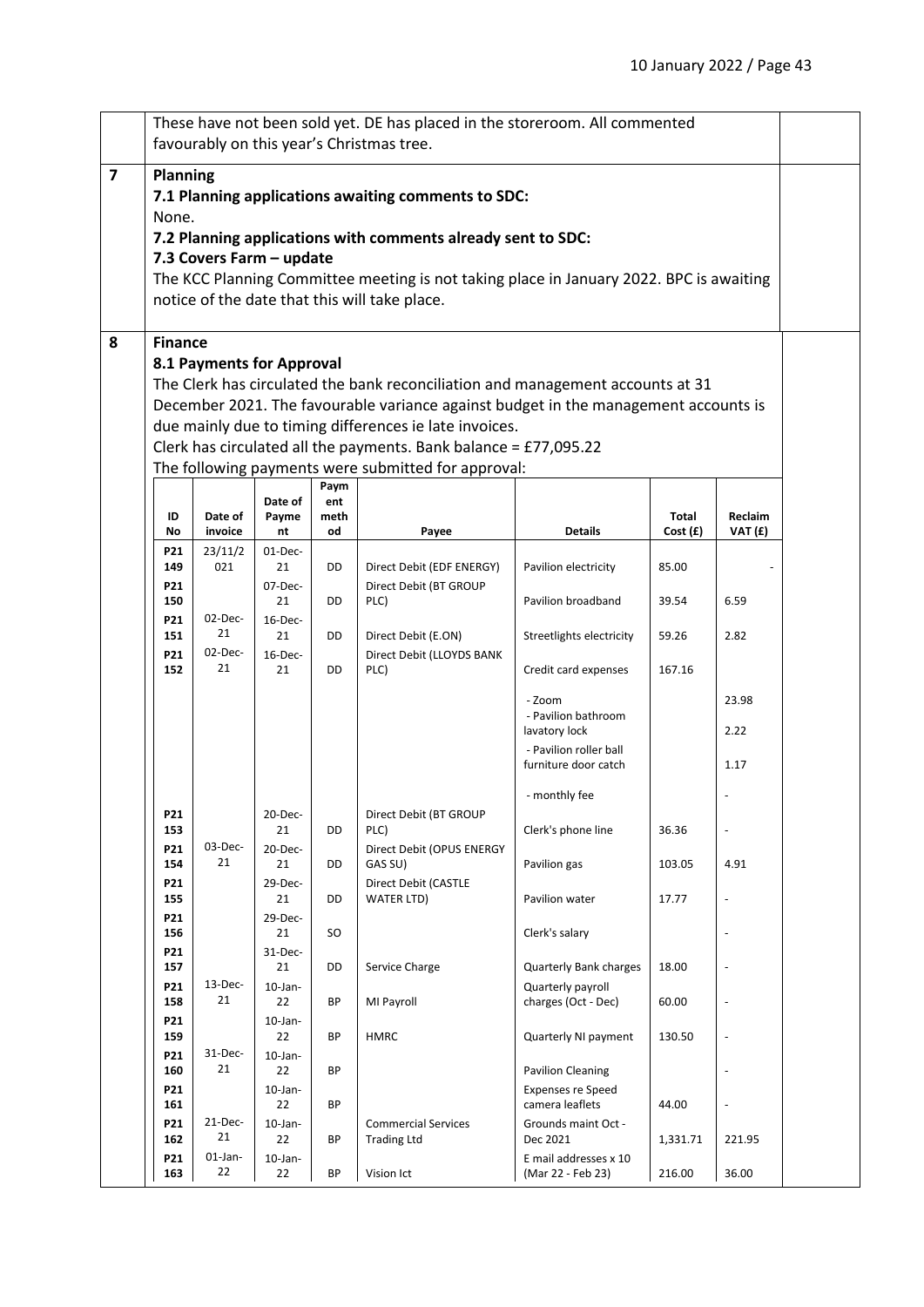|    | P21<br>164<br>P21<br>165                                                                                                                                                                                                         | 06-Jan-<br>22<br>$10$ -Jan-<br>22<br>The payments were all agreed.<br>8.2 Precept & 2022/23 Budget                                                                                          | $10$ -Jan-<br>22<br>$10$ -Jan-<br>22 | <b>BP</b><br><b>BP</b> | <b>Flare Electrical</b><br>The Precept has not increased for the last 4 financial years. CPI at November 2021 is<br>5.1%. Assuming no increase in the Precept, projected budget at 2022/23 shows a deficit<br>of £1,922. The tax base in Brasted for Band D will increase by 6% in 2022/23 ie the<br>Precept will be apportioned over a larger number of households, leading to a reduction<br>in cost per household if the Precept stays unchanged. Resolved: To increase the Precept<br>by 2% ie Precept increased from £37,900 to £38,658 (unanimously agreed).                                                                                                                                                                                                                                                                                                                                             | Home Costs Allowance<br>Apr 21 - Mar 22<br>Repair of pavilion<br>storage room lights | 123.58 | 20.60 |        |
|----|----------------------------------------------------------------------------------------------------------------------------------------------------------------------------------------------------------------------------------|---------------------------------------------------------------------------------------------------------------------------------------------------------------------------------------------|--------------------------------------|------------------------|----------------------------------------------------------------------------------------------------------------------------------------------------------------------------------------------------------------------------------------------------------------------------------------------------------------------------------------------------------------------------------------------------------------------------------------------------------------------------------------------------------------------------------------------------------------------------------------------------------------------------------------------------------------------------------------------------------------------------------------------------------------------------------------------------------------------------------------------------------------------------------------------------------------|--------------------------------------------------------------------------------------|--------|-------|--------|
|    | 8.3 Potential donation to Samaritans/Shout<br>Deferred to next meeting.<br>8.4 Agreement to add new councillors onto bank mandate<br>Clerk to add LOH, DB and HF to bank mandate. Clerk will bring paperwork to next<br>meeting. |                                                                                                                                                                                             |                                      |                        |                                                                                                                                                                                                                                                                                                                                                                                                                                                                                                                                                                                                                                                                                                                                                                                                                                                                                                                |                                                                                      |        |       |        |
| 9  | <b>District &amp; County Councillor Reports</b><br>BPC expects a new district councillor will be appointed to represent Brasted, following<br>the selection of Anna Firth as the unopposed parliamentary candidate for Southend. |                                                                                                                                                                                             |                                      |                        |                                                                                                                                                                                                                                                                                                                                                                                                                                                                                                                                                                                                                                                                                                                                                                                                                                                                                                                |                                                                                      |        |       |        |
| 10 | Sundridge & Brasted Social Club lease - update<br>Clerk to send accounts to SH to review.                                                                                                                                        |                                                                                                                                                                                             |                                      |                        |                                                                                                                                                                                                                                                                                                                                                                                                                                                                                                                                                                                                                                                                                                                                                                                                                                                                                                                |                                                                                      |        |       | AH     |
| 11 | Invitation to PCSO re women & girls' safety<br>Village hall is currently undergoing repairs, therefore the proposed meeting will be<br>delayed.                                                                                  |                                                                                                                                                                                             |                                      |                        |                                                                                                                                                                                                                                                                                                                                                                                                                                                                                                                                                                                                                                                                                                                                                                                                                                                                                                                |                                                                                      |        |       |        |
| 12 | <b>Potential Purchase of Parish Councillor High Visibility Jackets</b><br>Agreed that Clerk would purchase 15 printed with BPC for use by parish councillors.                                                                    |                                                                                                                                                                                             |                                      |                        |                                                                                                                                                                                                                                                                                                                                                                                                                                                                                                                                                                                                                                                                                                                                                                                                                                                                                                                |                                                                                      |        |       | AH     |
| 13 | <b>Clerk's Holiday Requests</b><br>Clerk's holiday was agreed by the meeting. Clerk will look into diverting the parish<br>council phone during the holiday.                                                                     |                                                                                                                                                                                             |                                      |                        |                                                                                                                                                                                                                                                                                                                                                                                                                                                                                                                                                                                                                                                                                                                                                                                                                                                                                                                |                                                                                      |        | AH    |        |
| 14 |                                                                                                                                                                                                                                  | <b>Kent Highways</b><br>14.1 Updates from reported faults<br>and Clerk to report to Thames Water.<br>14.2 Average Speed Camera Update<br>installed shortly.<br>14.3 Brasted Flooding Issues |                                      |                        | Noted. The meeting was surprised to see there were now only 2 items on the latest<br>report. CW requested that Thames Water are contacted as the paving at the bottom of<br>Chart Lane has been tarmacked and not replaced with block paving. CW to take photo<br>Two councillors have had door to door surveys prior to the installation of the cameras.<br>Councillors have completed the online survey. It is hoped that the speed camera will be<br>DE commented that KCC Highways have sucked out all the manholes, flushed out all the<br>pipes along Rectory Lane and Brasted Hill Road since the last meeting. DE is meeting Nick<br>Chard and KCC Highways w/c 24 January in Brasted. DE also confirmed that all outlets<br>into the river are currently unblocked. KCC Highways have confirmed that Rectory Lane<br>will be put on a hot spot schedule and cleaned twice a year with a road closure. |                                                                                      |        |       | CW, AH |
| 15 |                                                                                                                                                                                                                                  | Correspondence                                                                                                                                                                              |                                      |                        | All relevant correspondence has been circulated in advance to councillors.                                                                                                                                                                                                                                                                                                                                                                                                                                                                                                                                                                                                                                                                                                                                                                                                                                     |                                                                                      |        |       |        |